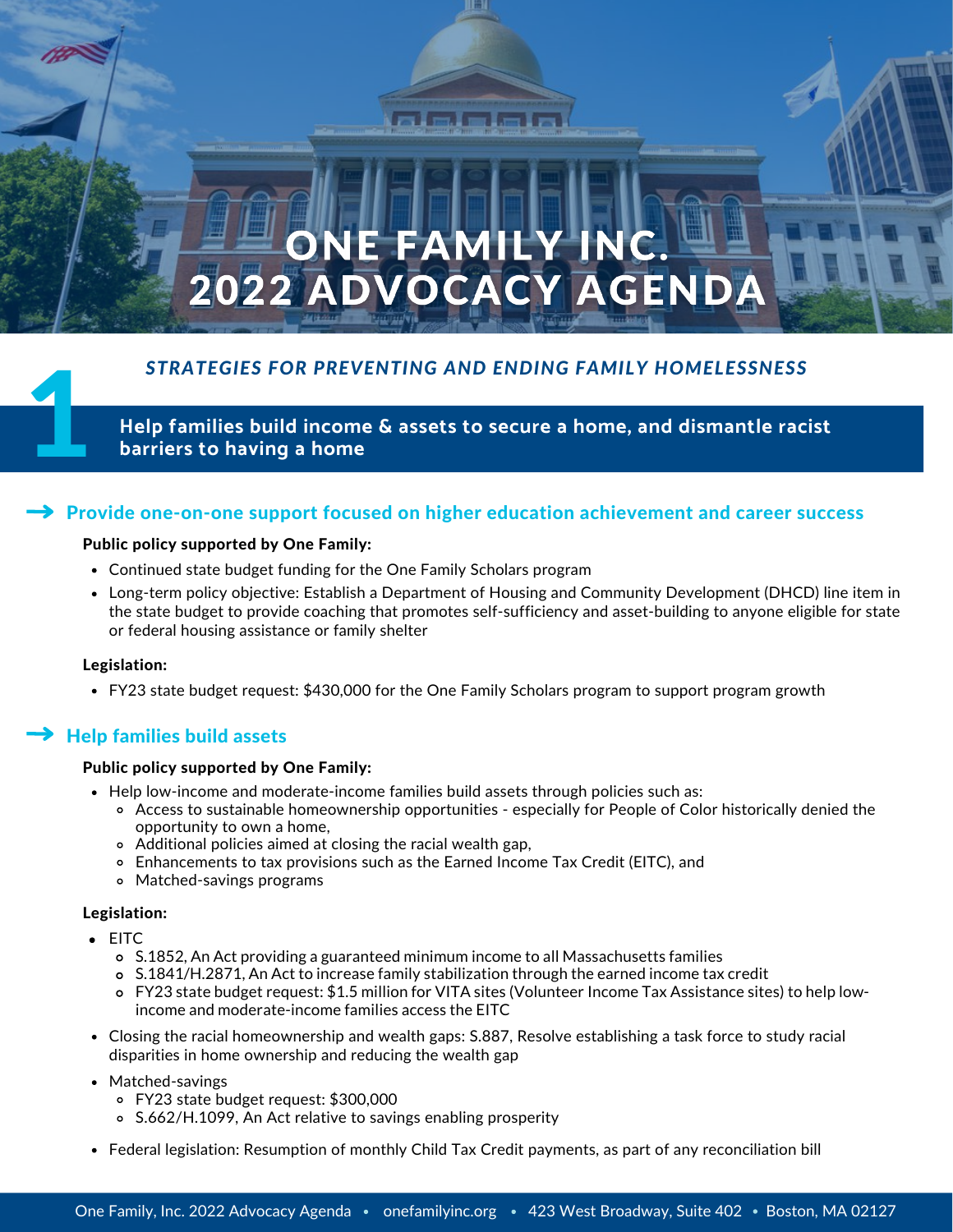# $\rightarrow$  End discrimination and disparities based on race, ethnicity, gender, & housing assistance status

### Public policy supported by One Family:

- Eliminate racial, ethnic and gender discrimination and disparities in rental housing and homeownership, college access and completion, and student debt and employment, and eliminate discrimination against people with housing vouchers
	- o Support the Mass. Department of Education's Equity [Agenda](https://www.mass.edu/strategic/equity.asp)

### Legislation:

• S.2675, An act to end housing discrimination in the Commonwealth

# Invest in public higher education:

### Public policy supported by One Family:

• Increase investment in public higher education, reversing the reduction in per-student investment that has occurred since 2001, and expand access to scholarships and college success supports

### Legislation:

- FY23 state budget request: \$161,993,300 for the Massachusetts State Scholarships account to support expansion of MassGrant Plus
- [S.824](https://malegislature.gov/Bills/192/S824)/[H.1325,](https://malegislature.gov/Bills/192/H1325) An Act committing to higher education the resources to insure a strong and healthy public higher education system (CHERISH Act)

### $\rightarrow$  Support student-parents:

### Public policy supported by One Family:

Eliminate homelessness, housing insecurity, and food insecurity among MA college students, including students raising a family, and make campuses more family-friendly for student-parents, who comprise one in five college students

### Legislation:

[S.2811](https://malegislature.gov/Bills/192/S822)/[H.1368,](https://malegislature.gov/Bills/192/H1368) An Act establishing the Massachusetts Hunger-Free Campus Initiative

# $\blacktriangleright$  Eliminate the "Cliff Effect":

### Public policy supported by One Family:

Eliminate the "Cliff Effect" – a sudden decrease or loss of public benefits due to a modest increase in income – because it discourages progress towards self-sufficiency

### Legislation:

[S.119/H.208,](https://malegislature.gov/Bills/192/S822) An Act concerning public assistance for working families and the creation of a pilot program to address the impacts of the cliff effect

# Improve access to affordable childcare:

### Public policy supported by One Family:

Ensure that all families, including families experiencing homelessness and housing instability and the families of studentparents, can access affordable and high-quality childcare, to support self-sufficiency and healthy child development

#### Legislation:

- State legislation: S.362/H.605, An Act providing affordable and accessible high quality early education and care to promote child development and well-being and support the economy in the [Commonwealth](https://malegislature.gov/Bills/192/S822)
- Federal [legislation:](https://malegislature.gov/Bills/192/S822)
	- [Reauthorize](https://malegislature.gov/Bills/192/S822) the CCAMPIS (Child Care Access Means Parents in School) program and increase funding
	- Increased investment in access to affordable childcare, as part of any [reconciliation](https://malegislature.gov/Bills/192/S822) legislation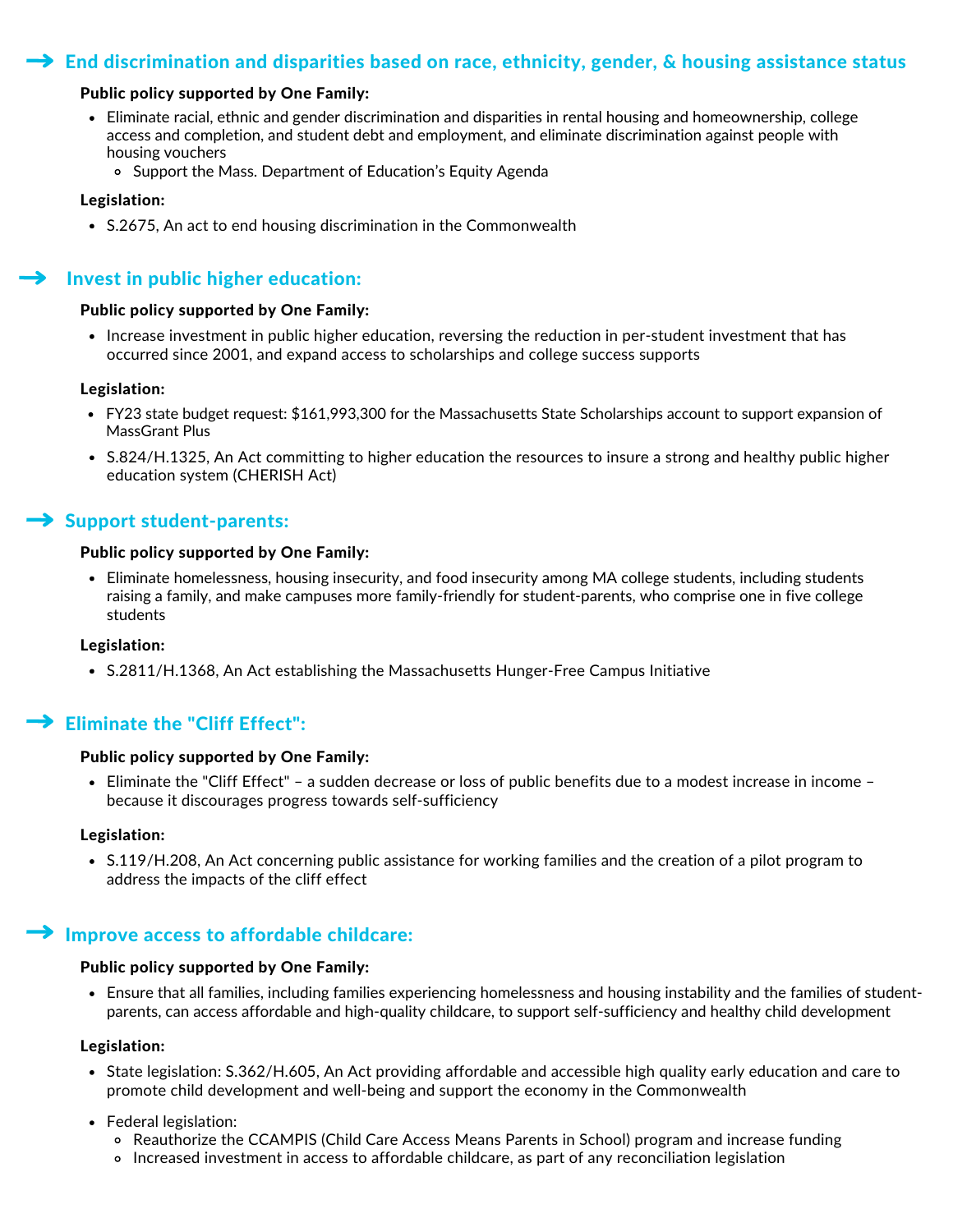# $\rightarrow$  Provide emergency rental assistance

### Public policy supported by One Family:

Help families remain in their homes by making sure emergency rental assistance is readily accessible to all households that need it

### Legislation:

- FY23 state budget request: \$250 million for RAFT (Residential Assistance for Families in Transition); Set maximum benefit at \$10,000
- [H.1385](https://malegislature.gov/Bills/192/H1385), An Act providing upstream homelessness prevention assistance to families, youth, and adults

# **Protect families from eviction**

### Public policy supported by One Family:

Protect families from eviction through policies including free legal representation for any low-income or moderate-income family facing eviction

### Legislation:

- [S.874/](https://malegislature.gov/Bills/192/S874)[H.1436](https://malegislature.gov/Bills/192/H1436), An Act promoting housing stability and homelessness prevention in Massachusetts (free legal representation/right to counsel in eviction cases)
- [S.891/H.1434,](https://malegislature.gov/Bills/192/H1385) An Act to prevent COVID-19 evictions and foreclosures and promote an equitable housing recovery ("The COVID-19 Housing Equity bill")



# 3 **Improve availability and affordability of homes**

# $\rightarrow$  Invest in long-term housing supports

### Public policy supported by One Family:

• Increase the availability of affordable homes, rental vouchers and other housing supports that provide housing stability while families work to increase their income and afford market-rate homes

### Legislation:

- FY23 state budget requests: \$200 million for MVRP/Mass. Rental Voucher Program; \$92 million for public housing
- Federal legislation: Increased investment in housing vouchers and in creation of affordable homes, as part of any [reconciliation](https://malegislature.gov/Bills/192/H1385) bill

# $\rightarrow$  Reform affordable housing policies

### Public policy supported by One Family:

Ensure that all "affordable housing" is truly affordable for low-income and moderate-income families in the community where it's located

#### Legislation:

[H.301](https://malegislature.gov/Bills/192/H301), An Act adjusting area median income based on zip code